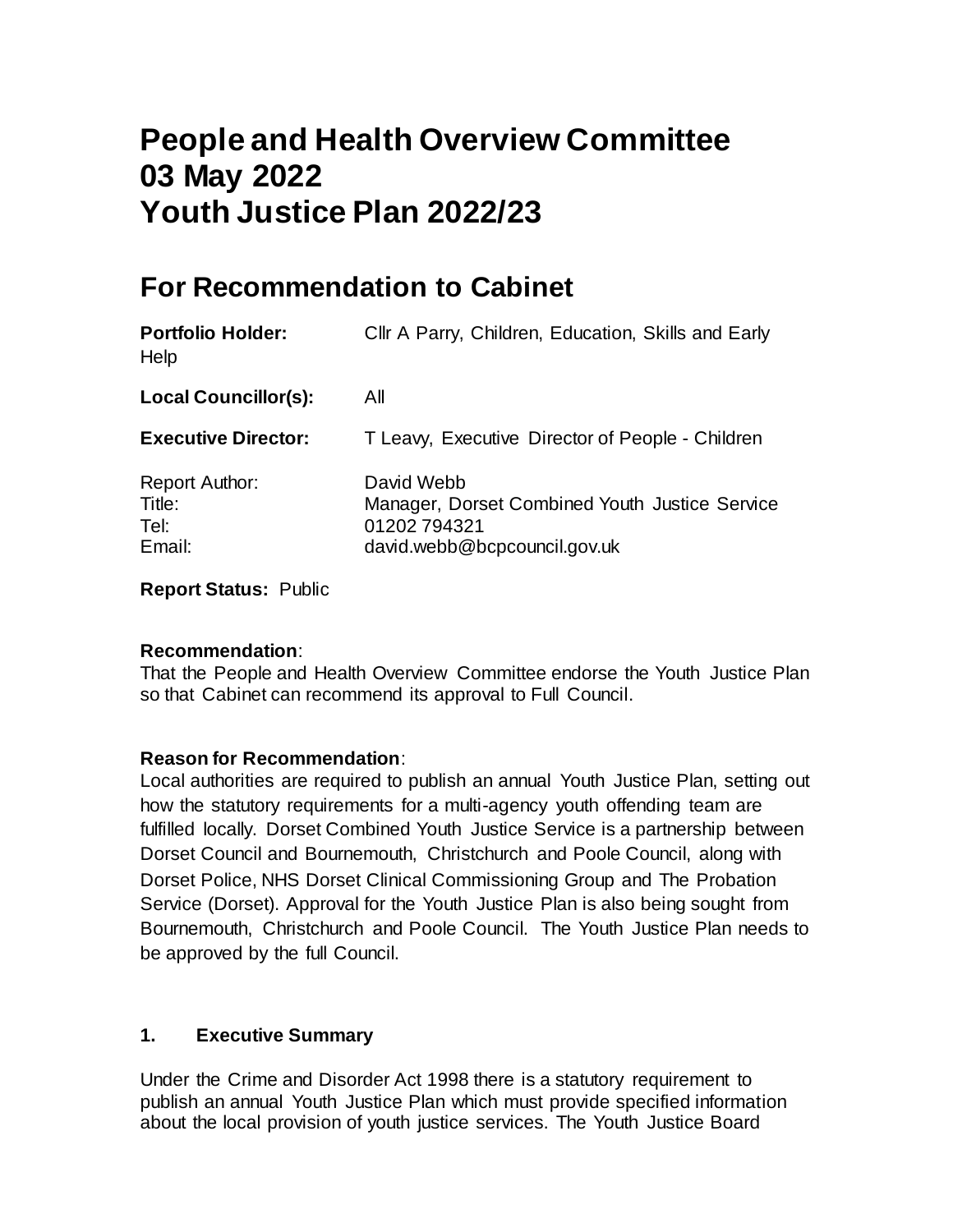provides guidance about what must be included in the plan and recommends a structure for the plan. The draft Youth Justice Plan for the Dorset Combined Youth Justice Service is attached at Appendix One. A brief summary of the Youth Justice Plan is provided in this report.

### **2. Financial Implications**

The Youth Justice Plan reports on the resourcing of the Youth Justice Service. Local authority and other partner budget contributions have remained static since 2014/15, apart from a one-off cost of living increase to local authority contributions in 2019/20, along with a redistribution of the funding proportions to reflect Local Government Reorganisation. The annual Youth Justice Grant reduced from £790,000 in 2014/15 to £607,968 in 2020/21, rising to £659,239 for 2021/22. At the time of writing, the grant award for 2022/23 has not been announced.

The creation of the pan-Dorset Youth Justice Service in 2015 increased the service's resilience and ability to adapt to reduced funding and increased costs. The management of vacancies, and the deletion of some posts, has enabled a balanced budget to be achieved in the years to 2022.

### **3. Well-being and Health Implications**

Young people in contact with youth justice services are known to be more likely than other young people to have unmet or unidentified health needs. The Youth Justice Service includes seconded health workers who work directly with young people and who facilitate their engagement with community health services. A summary of their work is included in the Youth Justice Plan.

#### **4. Climate implications**

No adverse environmental impact has been identified. The Covid-19 restrictions led to changes in some of the Youth Justice Service's working practices. These changes include reductions in staff travel, both to and from work and to visit service users, with more activities now being carried out remotely.

#### **5. Other Implications**

The Youth Justice Plan sets out the measures being taken to prevent and reduce offending and anti-social behaviour by young people. The Youth Justice Service contributes actively to the work of the Community Safety Partnership.

Children who are in contact with the Youth Justice Service often experience risks to their safety and well-being, including risks at home, risks in the community such as child exploitation and detriment to their education prospects. The Youth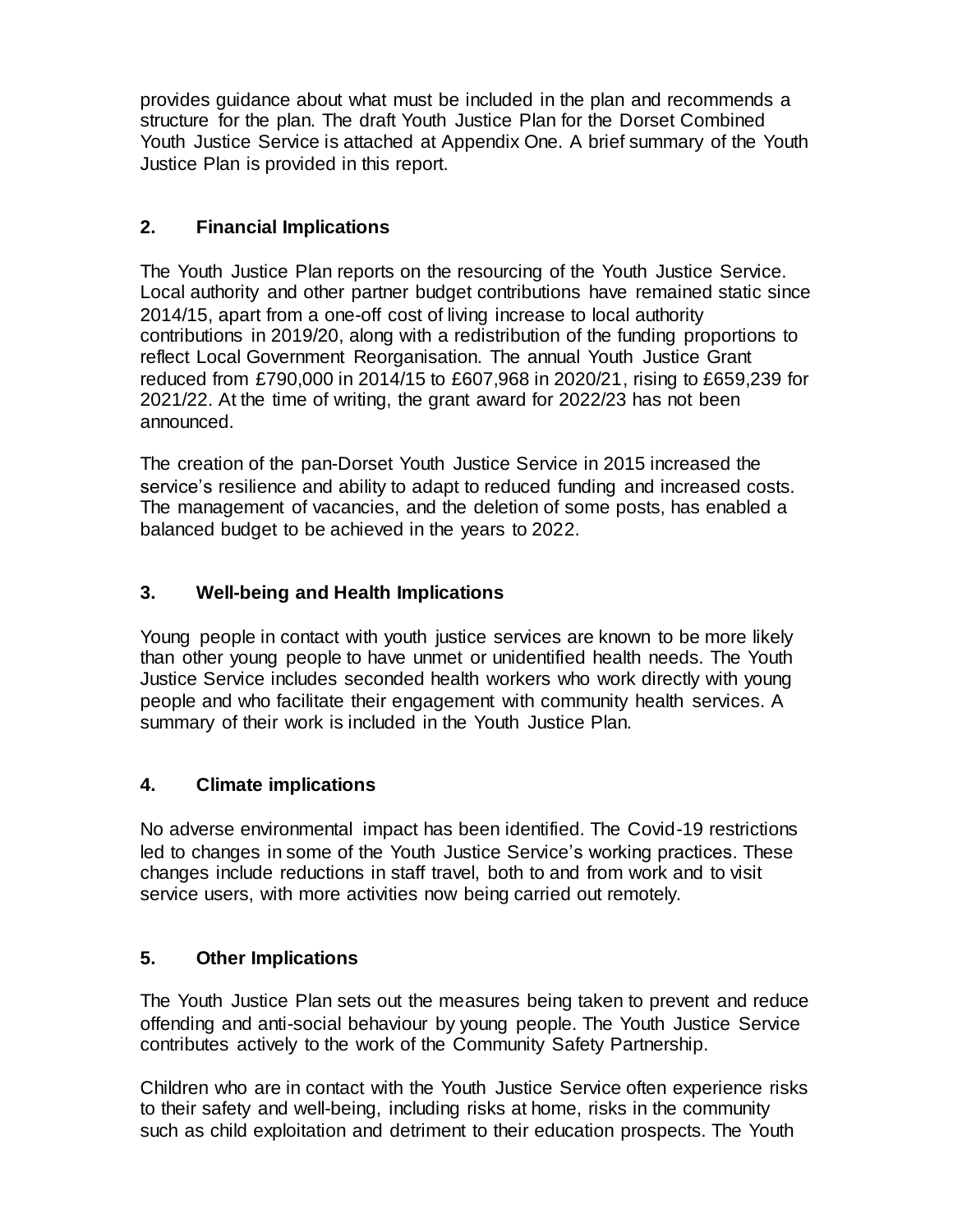Justice Plan refers to the work of the Youth Justice Service to safeguard children, working in conjunction with other local services in the Dorset Council area. The Youth Justice Service is working closely with colleagues in other Dorset Children's Services, including the Harbour Project, in order to align with new service developments.

#### **6. Risk Assessment**

Having considered the risks associated with this decision, the level of risk has been identified as: Current Risk: Low Residual Risk: Low

### **7. Equalities Impact Assessment**

The Youth Justice Plan does not relate to a new strategy, policy or function so an Equalities Impact Assessment has not been undertaken. Some information about equalities issues is included in the report. No adverse equalities impacts have been identified.

It is recognised nationally that young people with diverse heritage, and young people in the care of the local authority, are over-represented in the youth justice system and in the youth custodial population. It is also recognised that young people known to the YJS may experience learning difficulties or disabilities, including in respect of speech, language and communication needs. Information from Dorset Combined Youth Justice Service records, summarised in the Youth Justice Plan, shows that these issues of over-representation also apply in our area. Actions have been identified in the Youth Justice Plan to address these issues.

#### **8. Appendices**

Appendix 1: Youth Justice Plan 2022/23.

Appendix 1 will be published as a supplement to the agenda.

#### **9. Background Papers**

- 9.1 The Youth Justice Plan provides information on the resourcing, structure, governance, partnership arrangements and performance of the Dorset Combined Youth Justice Service. The Plan also describes the national and local youth justice context for 2022/23 and sets out our priorities for this year.
- 9.2 The Youth Justice Board continues to monitor three 'key performance indicators' for youth justice. The first indicator relates to the rate of young